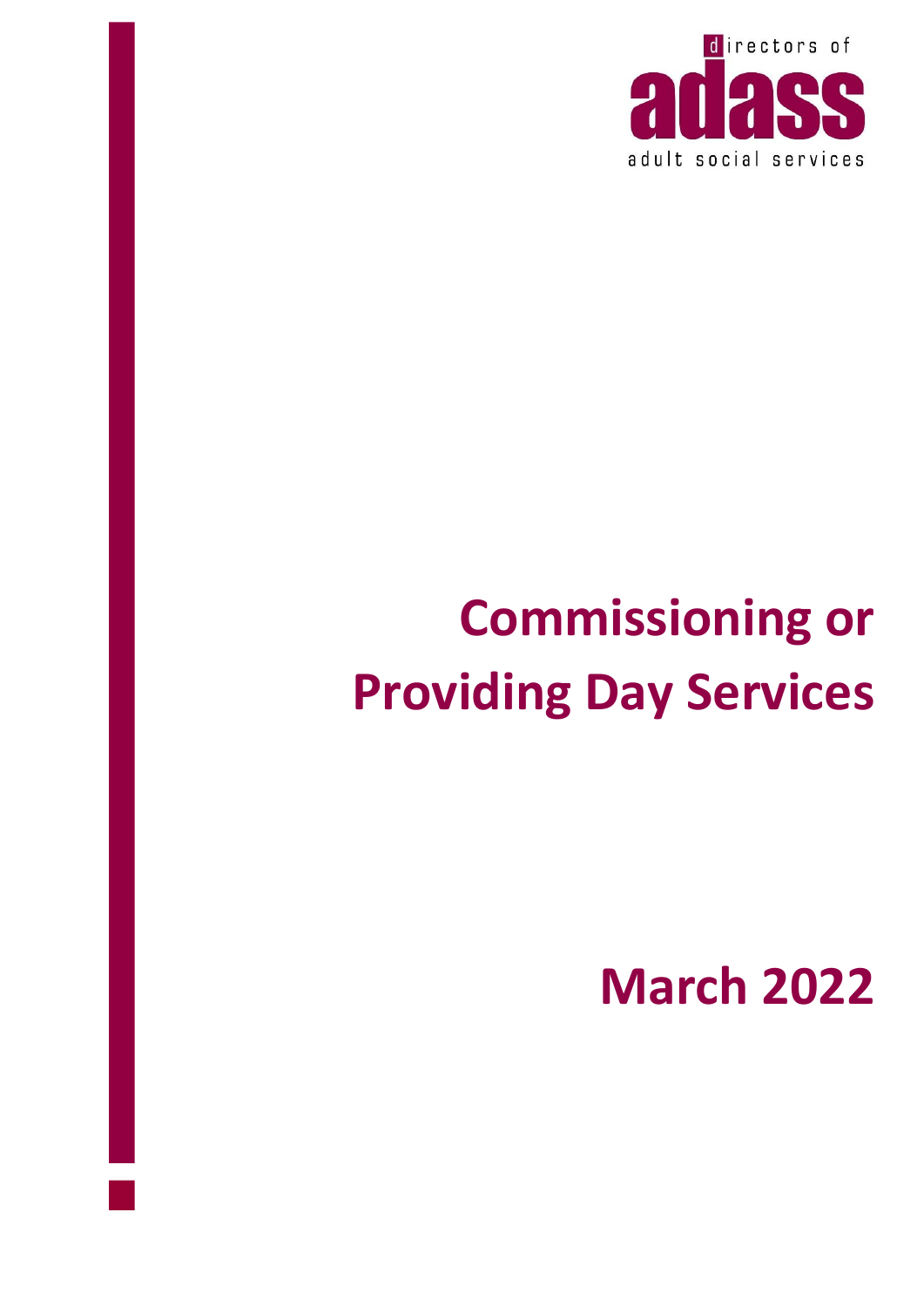## **Introduction**

The data in this report was collected between 23<sup>rd</sup> February and 11<sup>th</sup> March 2022 as part of an online survey sent to every Director of Adult Social Services (DASS) in England. Directors were asked to report 'the number of people who they could commission or provide day services for' at the time of completing the survey. The questions were broken down into six different types of services: day centres respite, short breaks, home-based respite support; community support schemes, Shared Lives provision and other day service schemes. These day services questions had been asked by ADASS on three previous occasions: February 2020, October 2020, and April 2021.

The diversity of day services relates to their breadth of purposes, from developing independent living skills and confidence, to providing access to work, leisure, community and wellbeing activities, to providing social contact for isolated people, to giving respite breaks to carers.

Response rates have remained broadly similar over the period of the survey. 101 councils responded in March 2022; 89 responded in April 2021. The number of councils answering the day services questions ranged from 68 to 41 in March 2022, and between 71 and 35 in April 2021. The data sample is therefore comparable and enables us to draw reasonable conclusions about trends, as well as current levels of commissioning and provision. Beginning just before the COVID-19 pandemic became established, the survey gives a picture of how day services have been affected by the different waves of the pandemic.

This report presents totalled capacity figures from council responses. It also gives *estimated national figures*, extrapolated from the responses in order to present what we believe to be a useful picture of the state of day services. Extrapolated figures have been calculated using the average (mean) of the responses, multiplied by the number of local authorities in England with adult social care responsibilities (152). These figures are for illustrative purposes, and should be treated with some caution, particularly given the wide and uneven spread of values within councils' responses, from low tens to low thousands, and the caveats provided by some responding councils that their figures are estimates, arrived at to fit the survey categories.

## **Day Services Breakdown**

#### **1. Day Services: community support schemes**

Directors who responded (n.42) to the March 2022 survey reported the capacity to commission or provide community support schemes for 11,691 people. If this were to be replicated nationally, it would equate to 42,310 people across all local authorities.

In April 2021, directors who had responded (n.42) reported a capacity of 8,090, with an extrapolated estimate of 29,278 across all local authorities. The national estimated figure has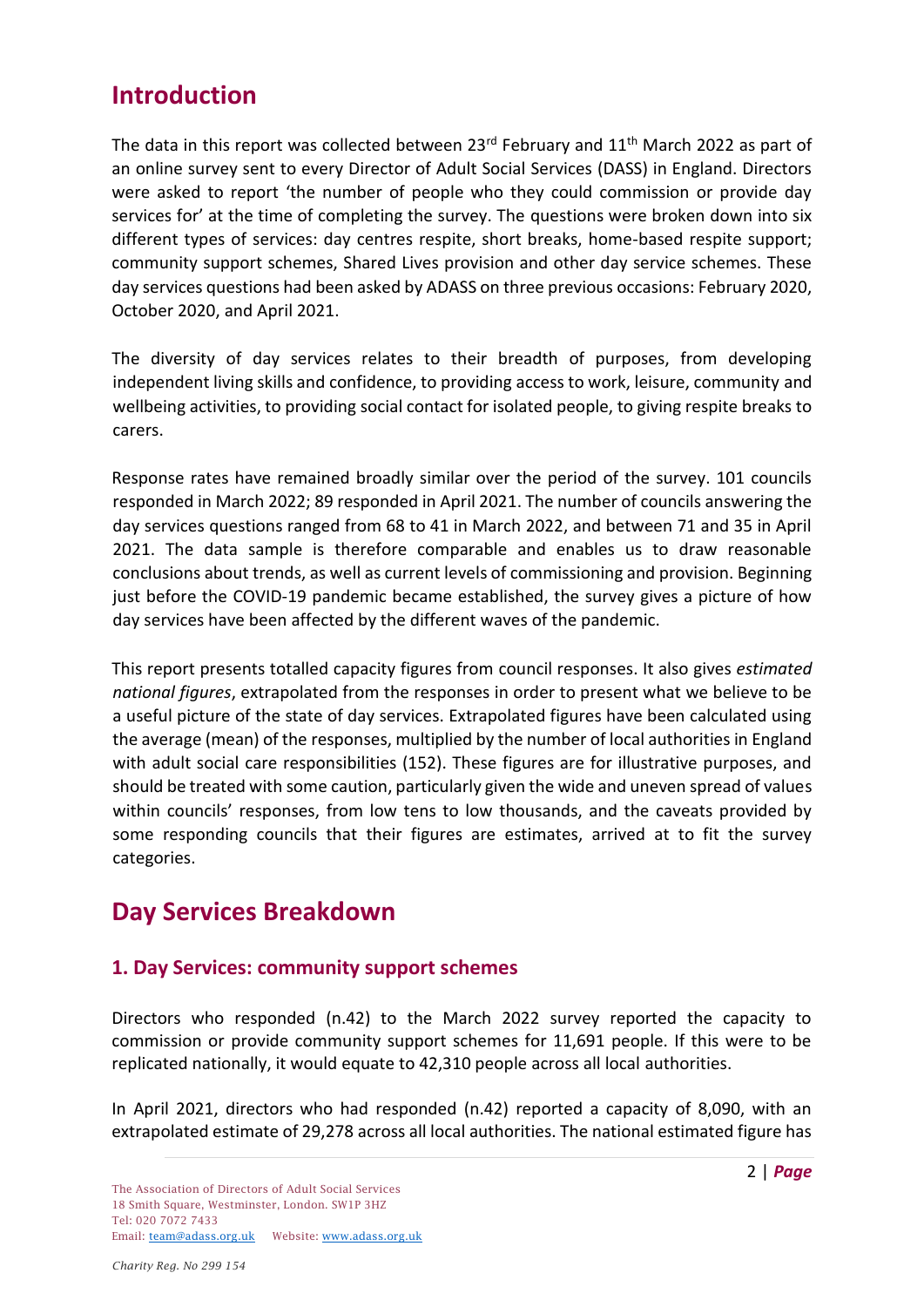therefore increased by 44.51% - a significant rebound in capacity that more than recovers the position of February 2020 (31,177).

#### **2. Day Services: home-based respite**

Directors who responded (n.43) to the latest survey report that they were able to commission or provide home-based respite support for 6,500 people. If this was replicated nationally, it would equate to 22,978 people across all local authorities.

In April 2021, directors who had responded (n. 35), reported that they were able to commission or provide home-based respite support for 3,202 people, translating into extrapolated estimate of 13,906 across all local authorities. The national estimated figure has therefore increased by 65.24% since April 2021, and now stands considerably above prepandemic levels (4,905 in February 2020). The substantial scale of this increase lends weight to the observation made at the time of the last report, that directors appear to be investing heavily in home-based respite in part to substitute for other types of support.

#### **3. Day services: respite/ short break facilities**

In March 2022, Directors who responded (n.57) report that they were able to commission or provide respite/ short break facilities for 4,223 people. If this were to be replicated nationally, it would equate to 11,248 people across all local authorities.

In April 2021, directors who had responded (n. 55), reported that they were able to commission or provide respite/ short break facilities support for 4,035 people, with an extrapolated figure of 11,151 across all local authorities. The national estimated figure has therefore increased by 0.86% since April 2021.

#### **4. Day services: other day service schemes**

Directors who responded (n.41) to the March 2022 report that they were able to commission or provide other day services schemes for 6,539 people. If this were to be replicated nationally, it would equate to 24,242 people across all local authorities.

In April 2021, directors who had responded (n. 36), reported that they were able to commission or provide home-based respite support for 3,245 people, with an extrapolated figure of 13,701 across all local authorities. The national estimated figure has therefore increased by 76.94<sup>i</sup>% since April 2021.

#### **5. Day services: shared lives**

Directors who responded (n.68) in March 2022 report that they were able to commission Shared Lives schemes for 3,057 people. If this were to be replicated nationally, it would equate to 6,833 people across all local authorities.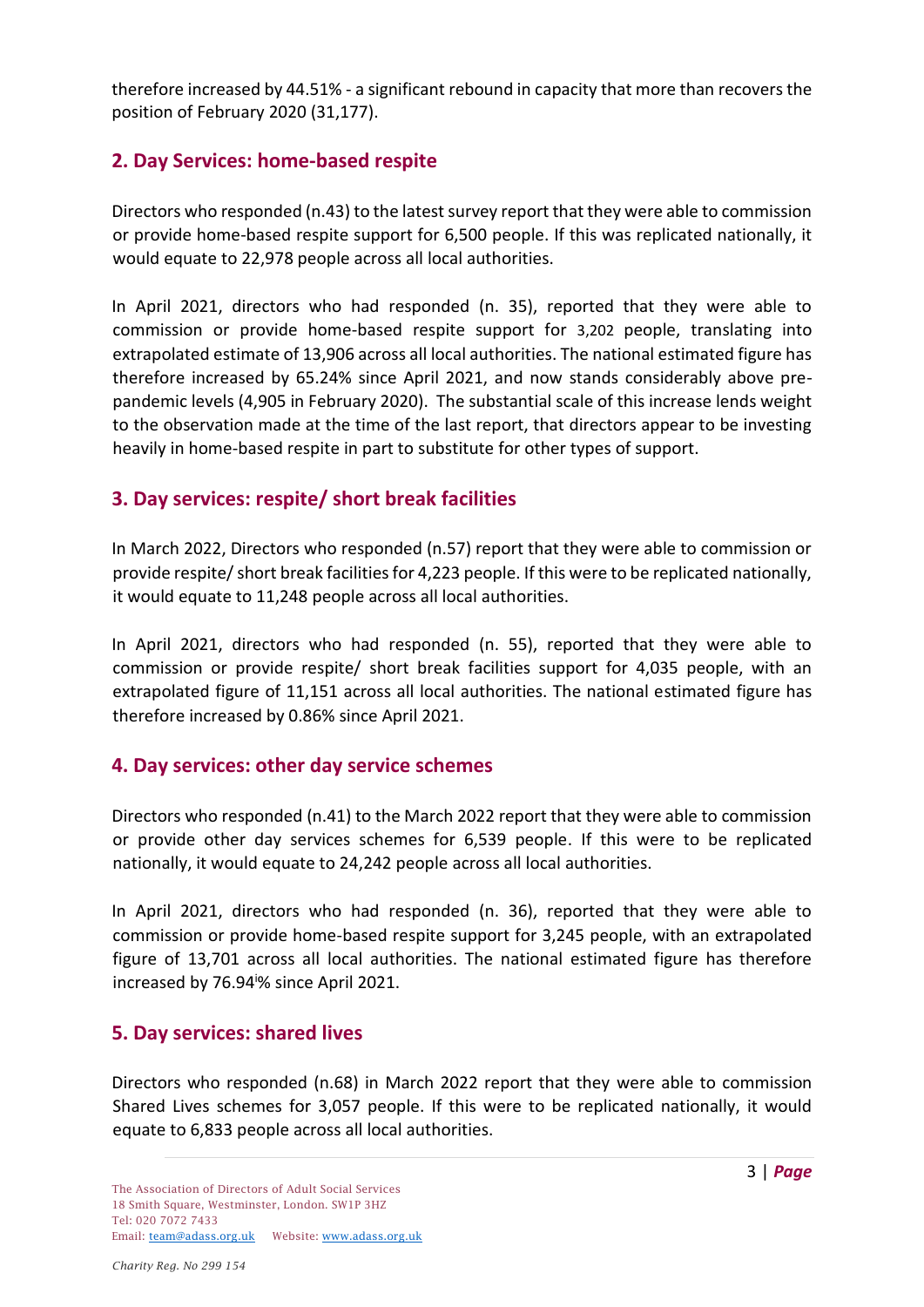In April 2021, directors who had responded (n. 58), reported that they were able to commission Shared Lives schemes for 1,945 people, with an extrapolated figure of 5,097 across all local authorities. The national estimated figure has therefore increased by 34.06% since April 2021.

#### **6. Day services: day centres**

In March 2022, Directors who responded (n.67) recorded the capacity to commission day centre/services provision for 24,552 people. If this were to be replicated nationally, it would equate to 55,700 people across all local authorities.

In April 2021, directors who had responded (n.71) recorded the capacity to commission day centre/services for 27,382 people, with an extrapolated estimate of 58,621 people across all local authorities.

The data therefore shows a small decrease – 4.98% – in the availability of day centre places nationally in the ten months since April 2021. This suggests that the strong build up observed in the six months between October 2020 and April 2021, when day centres respite coming out of the first wave of COVID had been able to increase their capacity by 25.14%, has not been maintained, and directors are rather building capacity in other areas.

| <b>All local</b><br>authorities'<br>day service<br>capacity | <b>Apr-21</b> | <b>Apr-21 England</b><br>(est.) | <b>Mar-22</b> | March-22<br><b>England (est.)</b> | % Change in<br>service<br>availability<br>from April-21 |
|-------------------------------------------------------------|---------------|---------------------------------|---------------|-----------------------------------|---------------------------------------------------------|
| Day<br>centres                                              | 27,382        | 58,621                          | 24,552        | 55,700                            | $-4.98%$                                                |
| Home-<br>based<br>respite<br>support                        | 3,202         | 13,906                          | 6,500         | 22,978                            | 65.24%                                                  |
| Community<br>support<br>schemes                             | 8,090         | 29,278                          | 11,691        | 42,310                            | 44.51%                                                  |
| Other day<br>service<br>schemes                             | 3,245         | 13,701                          | 6,539         | 24,242                            | 76.94%                                                  |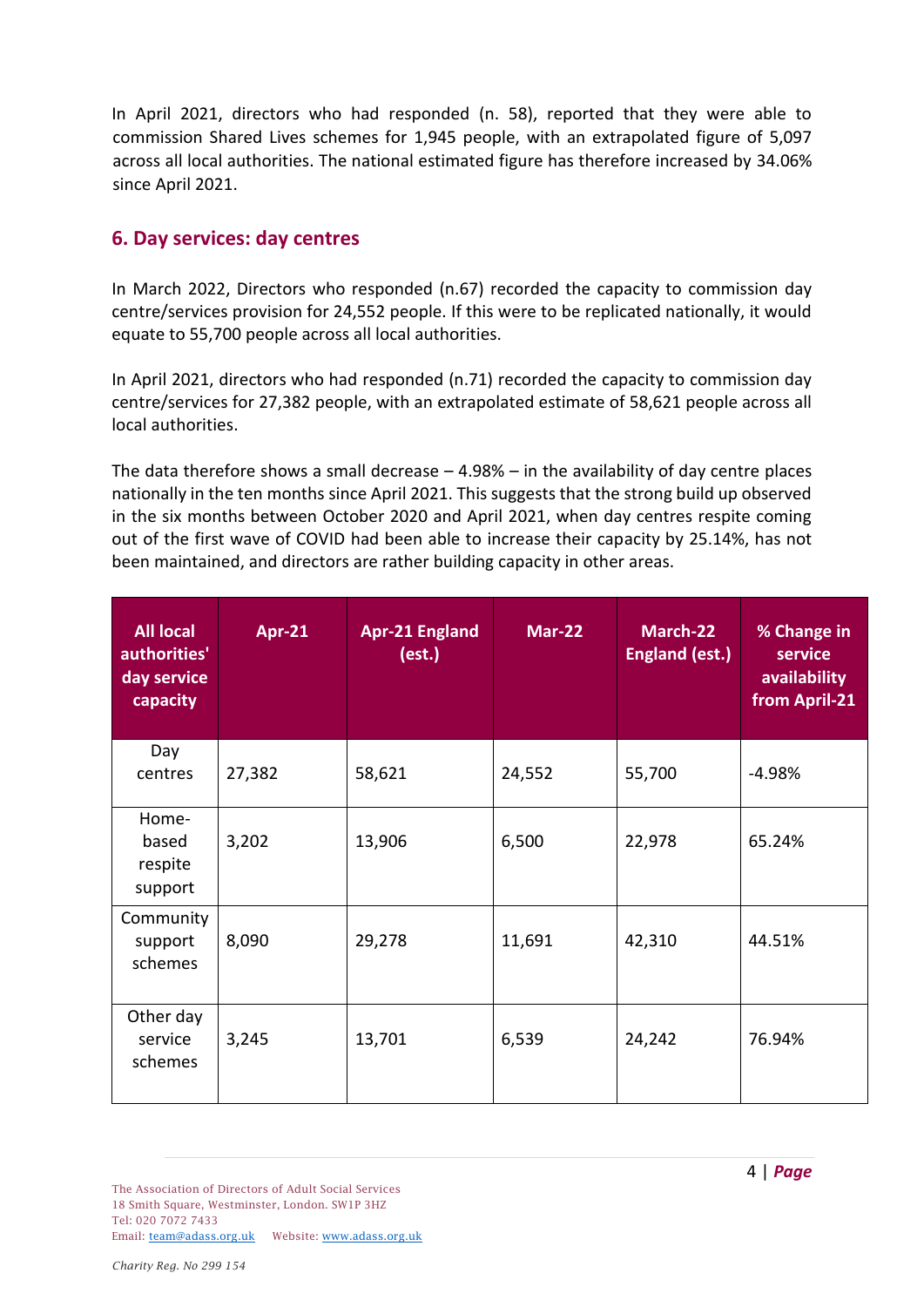# **Summary**

The figures reported by this survey show that councils have re-built their day service support offer since April 2021, but that their offer is now less reliant on day centres. IPC limitations and uncertainty, and anxieties on the part of some families and service users have played a role in suppressing day centre 'recovery'. Many service users are still at heightened risk from COVID, and some of these are choosing not to re-engage with day centres.

The more fundamental reason for the shift away from day centre respite, however, is the long-standing desire to provide a more diverse and sustainable community-based offer. Although the pandemic brought serious disruption and hardship, it also demonstrated that it was possible to support people in better, and more personalised ways. The respite offered by traditional day centre service models is still important for some, but it forms a less significant element of an ambitious support offer. In the words of one council, 'respite is only a secondary by product of the main purpose' of day services – which is supporting people to engage in health-promoting activities, contribute to their community and develop independent living skills.'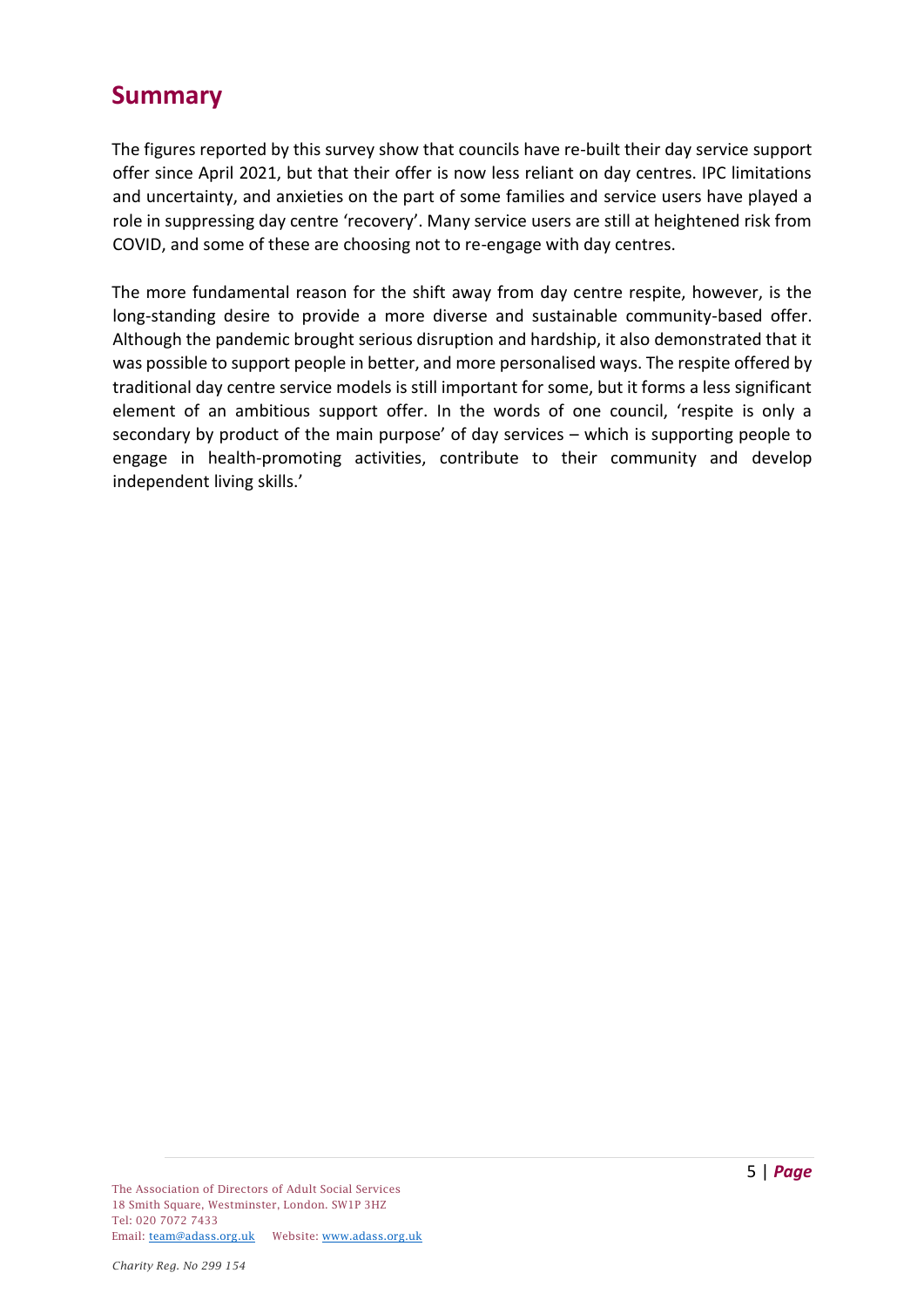

#### **ADASS**

ADASS is the Association of **Directors of Adult Social Services** in England. We are a charity, a leading, independent voice of adult social care.

© Association of Directors of Adult Social Services 2020 18 Smith Square, Westminster, London SW1P 3HZ Charity Reg. No 299 154 Tel: 0207 664 3239

For all enquiries, please contact: [teams@adass.org.uk](mailto:teams@adass.org.uk)

#### **Contact and Follow ADASS:**